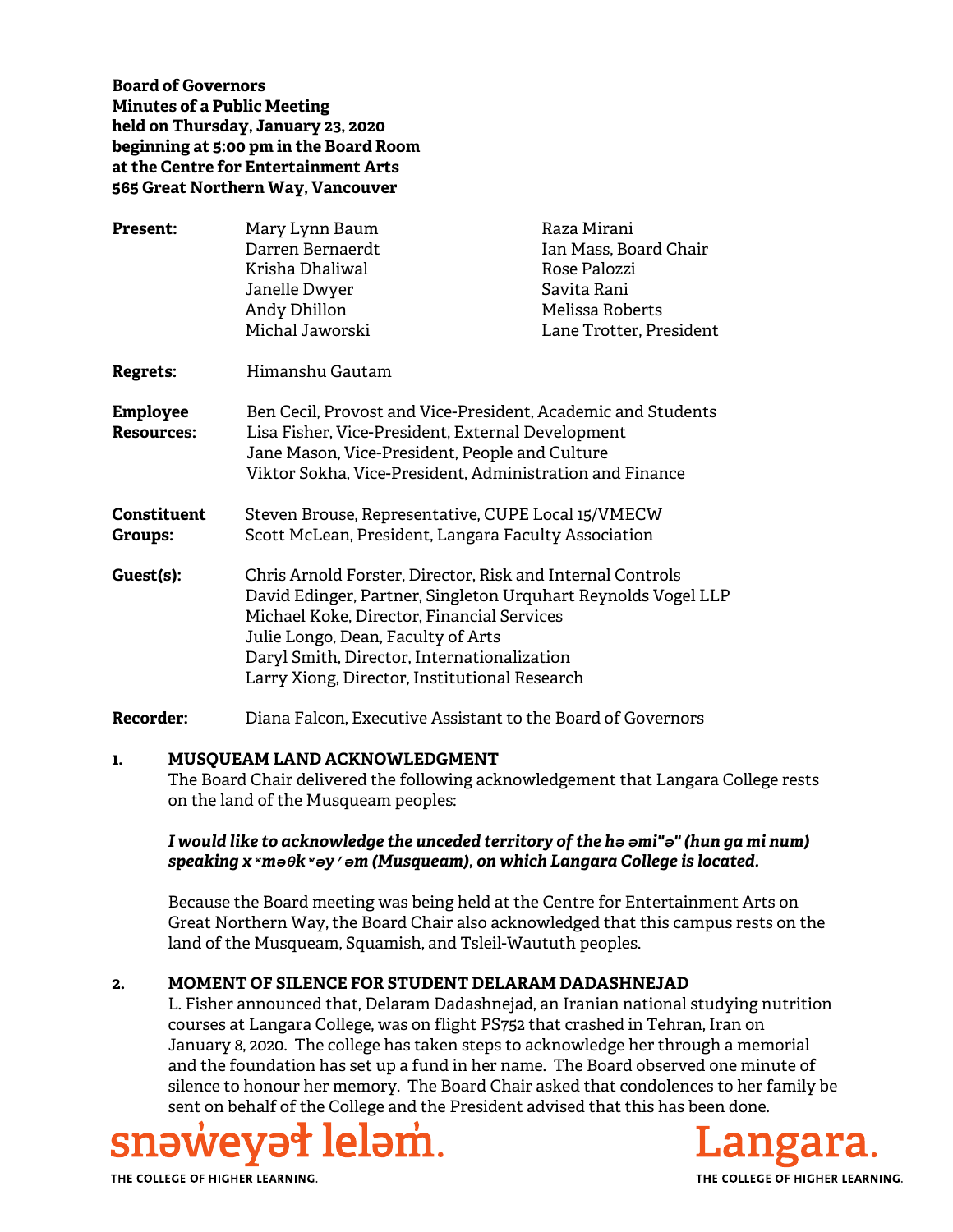Langara College Board of Governors Minutes of a Public Meeting held on Thursday, January 23, 2020 Page 2 of 11

# **3. CALL TO ORDER**

There being a Quorum present, the Board Chair called the meeting to order at 5:00 p.m. He conveyed regrets from those unable to attend, and welcomed all guests.

## **4. DISCLOSURE OF CONFLICT OF INTEREST**

In accordance with *Board By-Law 200: Code of Conduct and Conflict of Interest*, Board Members were provided an opportunity to declare conflicts of interest for any agenda item that would relate to the ongoing business of the institution. With none declared, the Board Chair proceeded with the meeting.

# **5. APPROVAL OF AGENDA/CONSENT AGENDA**

It was moved by M. Jaworski and seconded by R. Mirani

**THAT, the Langara College Board approve the agenda and approve/acknowledge the following items on the consent agenda:**

- **5.1 Minutes of Meeting held November 28, 2019**
- **5.2 Chair's Written Report**
- **5.3 President's Written Report**
- **5.4 Confirmation of Remittances**
- **5.5 Ministry of Advanced Education Letter re: Sexual Violence Prevention Awareness Campaign**

## **Carried Unanimously**

# **6. CHAIR'S VERBAL REPORT**

The Board Chair advised that this is a very busy time and Board and Senior Leadership Team (SLT) Members are committing a lot of work to Board, Committee and Task Force meetings. As a result, they have reached their capacity and the Board has committed to not add any further pressure on Board member's time and Senior Leadership Team with additional work going forward.

The Board Chair congratulated the Workday team who successfully launched the Finance and Human Capital Management components (Wave 1a) of our new ERP on January 6, 2020. This was a major undertaking and the first payroll run has also been successfully completed.

The Board Chair thanked the team for arranging a tour of the Centre for Entertainment Arts for the Board, who really enjoyed the experience.

The Board Chair encouraged members to attend the local PUSH festival going on now to February 8, 2020. He highlighted a play called "Skyborn: a Land Reclamation Odyssey" by Quelemia Sparrow, an epic odyssey grounded in indigenous ancestral knowledge. The play is about Sparrow making a journey by canoe to recover her lost soul from the land of the dead - an adventure deeply rooted in the teachings of her Musqueam heritage.

# **7. PRESIDENT'S VERBAL REPORT**

In addition to his written report, the President provided the following verbal report to the Board:

 On January 13, 2020, I was invited and attended a Musqueam Community meeting. There were three items on the agenda:





THE COLLEGE OF HIGHER LEARNING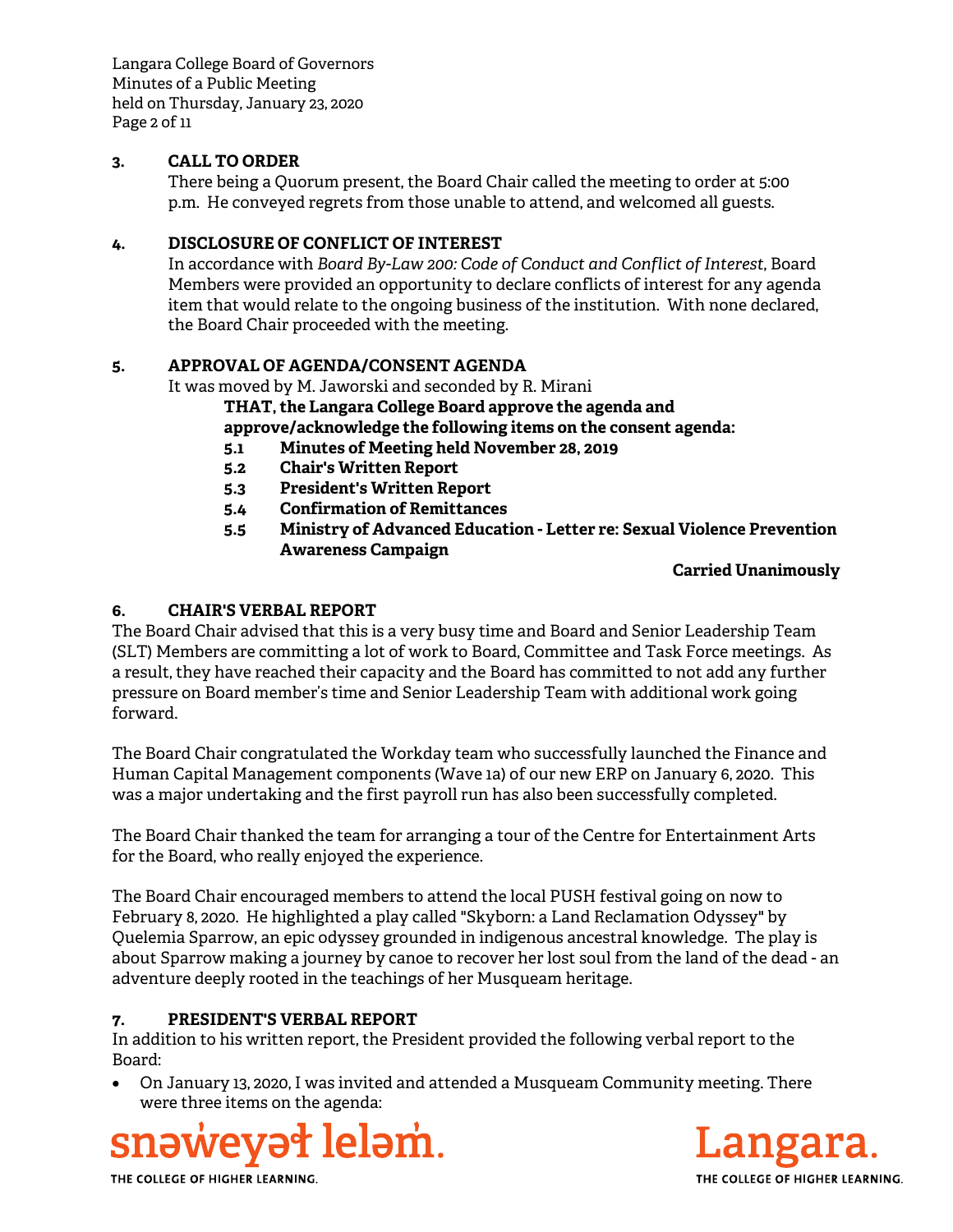Langara College Board of Governors Minutes of a Public Meeting held on Thursday, January 23, 2020 Page 3 of 11

- 1. The meeting celebrated the partnership between Musqueam and YVR. This partnership is in the second year of a 30-year agreement. YVR has committed to provide on-going scholarships and bursaries and to work with Musqueam on a wide variety of issues. Two highlights of the celebration were the unveiling of a new Musqueam designed blanket and the creation of a sea going canoe representing the partnership.
- 2. Musqueam asked Langara to speak about its Indigenous Upgrading Program (IUP) that is delivered on site at Musqueam. This was done by Elder Jim Kew. Chief Sparrow thanked Langara for our work with Musqueam on this pilot and recognized Elder-inresidence Gail Sparrow; Musqueam Artist and Educator, Debra Sparrow; and Director of Indigenous Education and Services, Rick Ouelett, for their contributions.
- 3. The final item related to the provision of health services and some of the challenges that need to be addressed.
- He thanked Moira Gookstetter, the Executive Director of the Langara College Foundation for recently securing a \$225K gift over five years from a Foundation to support Bursaries for our students. When we met with the Donor to say thank you, another \$20K was committed for this year to support the Community Cupboard (an on-campus food bank program for students).
- He shared with the Board a thank you poster (circulated at the table) that was received from the Early Childhood Education (ECE) students. L. Fisher advised that students wanted to send a heartfelt thank you to the College for assisting them to continue their education through the College's financial support. In April 2019 the BC government announced an expansion of the early childhood educator bursary program in order to meet the demand for early childhood educators (ECEs) in BC. When the government's bursary program stopped the funding due to an overwhelming response, the College stepped in to provide financial assistance to some students that started with Langara expecting to qualify for funding. The financial support has allowed many students to continue their education who otherwise would not have been able to do so.
- Further to the update in the Board agenda on Workday, the President thanked the Workday team, both the Langarans and our counterparts with Deloitte, for the work they did over the last 18 months. Through their dedication – they, along with Viktor and Jane, worked through the Holiday Break,– to ensure we hit our Go Live date on January 6, 2020.

# **8. COMMITTEE REPORTS/ RECOMMENDATIONS/ APPROVALS**

## **8.1 Audit and Finance Committee**

**a. Draft Minutes of Meeting held January 13, 2020**

Andy Dhillon, Chair of the Audit and Finance Committee, highlighted the minutes of the meeting held January 13, 2020 attached to the agenda for information.

# **b. Audit Plan for 2019/20**

A. Dhillon, Chair of the Audit and Finance Committee, highlighted the 2019-20 Audit Plan attached to the agenda. In response to a Board Member's question, he explained that materiality is what the auditors use to determine what they are going to test and how they are going to test. It is a prescribed way of calculating an amount that is ideal and meant to capture everyone's expectations. Unaccounted misstatements do not exceed that amount and anything above this





THE COLLEGE OF HIGHER LEARNING.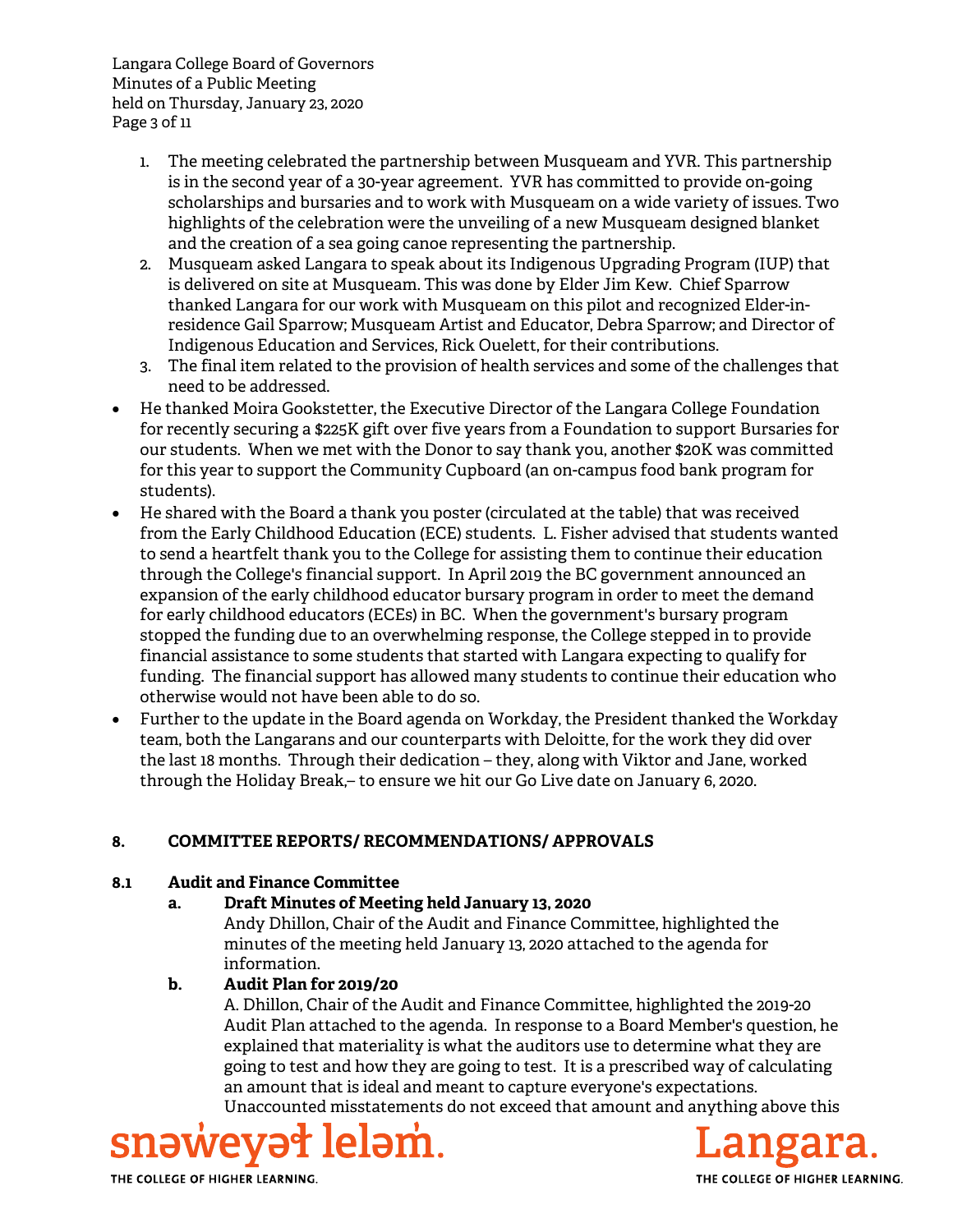Langara College Board of Governors Minutes of a Public Meeting held on Thursday, January 23, 2020 Page 4 of 11

> threshold should be brought to the attention of the AFC. He further noted that 2% is the threshold set by Canadian Auditing Standards. The range is .05% - 2%, so we are at the higher end of the range. The Executive Summary shows what the auditors will focus on along with the general work of the financial statements. He noted that materiality drives the work that they do and any error over \$180,000 will be brought to management's attention.

> M. Koke advised that we had a very successful audit last year with no issues for management. We have been working with KPMG for several months to do an assessment of segregation of duties to ensure everything in Workday is appropriate. We are also currently accessing data that is plugged into Workday to ensure it is appropriate. The last thing to look at will be configuration.

Discussion ensued and Board Members questions were answered.

It was moved by M. Jaworski and seconded by K. Dhaliwal **THAT, the 2019/20 Audit Plan be approved.**

**Carried Unanimously.**

## **c. Strategic Plan Year 4 Update**

L. Fisher made a presentation on the four-year update of Langara College's Strategic Plan (attached to the agenda for information). She advised that significant progress has been made across all four vision categories in achieving its targets.

She highlighted significant accomplishments such as the approval of the BSc in Bioinformatics, our first new degree program in a decade, growth in articulation agreements with partner institutions, and the establishment of the Office of Academic Quality Assurance. Significant work was completed in 2019 by the Workday@Langara team with the successful launch of Wave 1a (Finance and Human Capital Management) on January 6, 2020. Tremendous progress on our alumni engagement and fundraising goals was also achieved as we celebrated our 49th anniversary with the Beyond 49 campaign. VOLT students continue to amaze and the large jump in this section is due to the student's ability to now record their volunteer hours online.

A Board member asked a question about the metric showing a decline in student satisfaction. In response, it was noted that Langara's performance is higher than the college's in Ontario that are significantly lower. However, Langara is concerned about the trend line and Institutional Research is developing its own survey tool to do a deeper dive than the information provided through the provincial DASCO survey that is conducted 10 months after a student graduates.

Another Board member raised a question in regards to credit courses with local school boards that the Deputy Minister highlighted during a conference call with the Board last week and if this was something we should consider going forward. It was noted that the curriculum changes to the K-12 system needed to



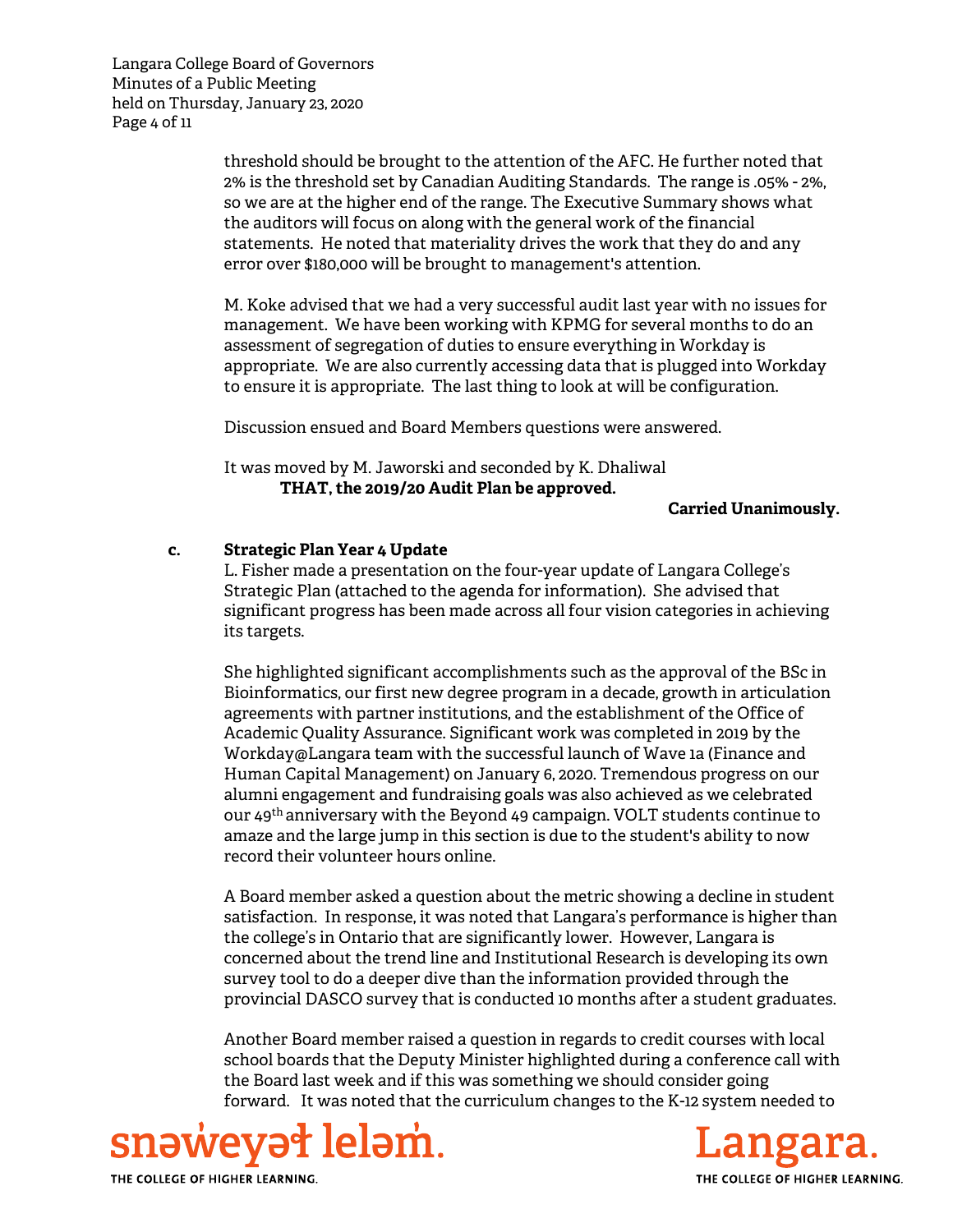Langara College Board of Governors Minutes of a Public Meeting held on Thursday, January 23, 2020 Page 5 of 11

> be completed before we could align our curriculum. This is something that the College is aware of and supports articulation and the dual credit; we continue to let the Vancouver School Board (VSB) know of our interest. In response to another question, it was agreed that procedurally this target should remain in the College's Strategic Plan as it adds relevancy to what the K-12 system is doing to provide an opportunity for students to get a head-start in post-secondary education. Now that the new K-12 curriculum is finished, we could look at including it into the new Strategic Plan.

In conclusion it was noted that the Year Five Update will close out the current 2016-2020 Strategic Plan that we will review in next year's report to the Board.

Discussion ensued and Board Members questions were answered.

### **8.2 Governance and Nominating Committee**

### **a. Summary of GNC Meeting held January 9, 2020**

J. Dwyer, Chair of the Governance and Nominating Committee, highlighted the GNC Summary report of the meeting held January 9, 2020, attached to the agenda for information.

### **b. Policy 465 Ethical Conduct and Protected Disclosure**

J. Dwyer highlighted Policy 465: Ethical Conduct and Protected Disclosure noting that housekeeping changes were made to include gender neutral language.

It was moved by A. Dhillon and seconded by R. Mirani **THAT, Policy 465: Ethical Conduct and Protected Disclosure be approved.**

#### **Carried Unanimously.**

#### **c. Policy 465 Ethical Conduct and Protected Disclosure - Procedures**

J. Dwyer advised that legal counsel recommended procedures be written for Policy 465 that is within the purview of the President. The Board asked through GNC that a procedure be developed for Policy 465 and framed in a way to deal with allegations.

J. Mason, Vice President, People and Culture, noted that the document is a guide to investigations and identifies what the practices are, who the witnesses are, and ensures that the college investigates in a timely manner.

J. Dwyer confirmed that legal counsel has reviewed the procedures.

The Board received the procedures for information.



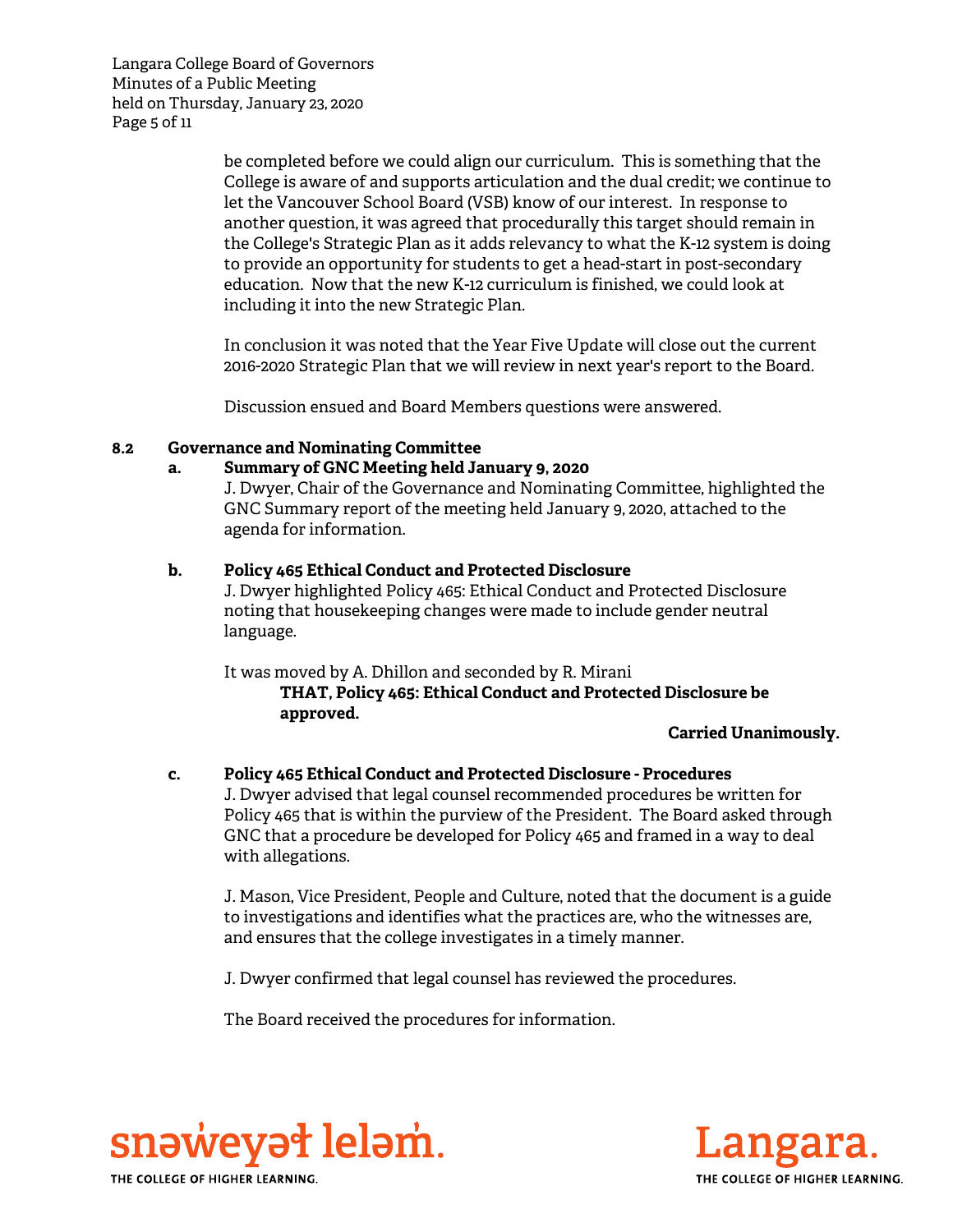Langara College Board of Governors Minutes of a Public Meeting held on Thursday, January 23, 2020 Page 6 of 11

## **d. Workday Advisory Committee Terms of Reference**

J. Dwyer noted that the Audit and Finance Committee (AFC) asked the Governance and Nominating Committee (GNC) to review the Terms of Reference (TOR) for the Workday Advisory Committee (WAC).

L. Trotter provided a brief history on the development of the Workday Advisory Committee to provide oversight on the Workday project. A terms of reference was drafted and sent to the Audit and Finance Committee who made a recommendation that the Governance and Nominating Committee review the terms of reference for approval since the GNC by-law states that terms of references need to be reviewed and recommended by them.

Background of the members being recommended were provided to the Board. Claude Rinfret was a former board member who was appointed under the former government and was not reappointed when the new government took office. Mark Goldberg, Hootsuite, is an ERP expert and can advise the Board on items being brought forward.

Discussion ensued and Board members questions were answered.

It was moved by A. Dhillon and carried by R. Mirani **THAT, the Workday Advisory Committee Terms of Reference be approved.**

**Carried Unanimously.**

It was moved by M. Jaworski and seconded by K. Dhaliwal **THAT, Andy Dhillon, Mark Goldberg, Claude Rinfret, and Lane Trotter be approved as members of the Workday Advisory Committee. Carried Unanimously.**

# **e. Next Task Force - Student Enrollment**

L. Trotter advised that it was recommended that the next Task Force be Student Enrollment. Raza Mirani agreed to lead the Student Enrollment Task Force and has already started work on this. He noted that although the Governance and Nominating Committee identified Indigenization to be the next task force, it was not ready to go forward.

# **f. GNC Membership**

J. Dwyer advised that as part of protocol, the Governance and Nominating Committee asked Melissa Roberts to be a member of the Committee, and she agreed.

It was moved by R. Mirani and seconded by M.L. Baum **THAT, the Board approve the addition of Melissa Roberts as a member of the Governance and Nominating Committee.**

**Carried Unanimously.**





THE COLLEGE OF HIGHER LEARNING.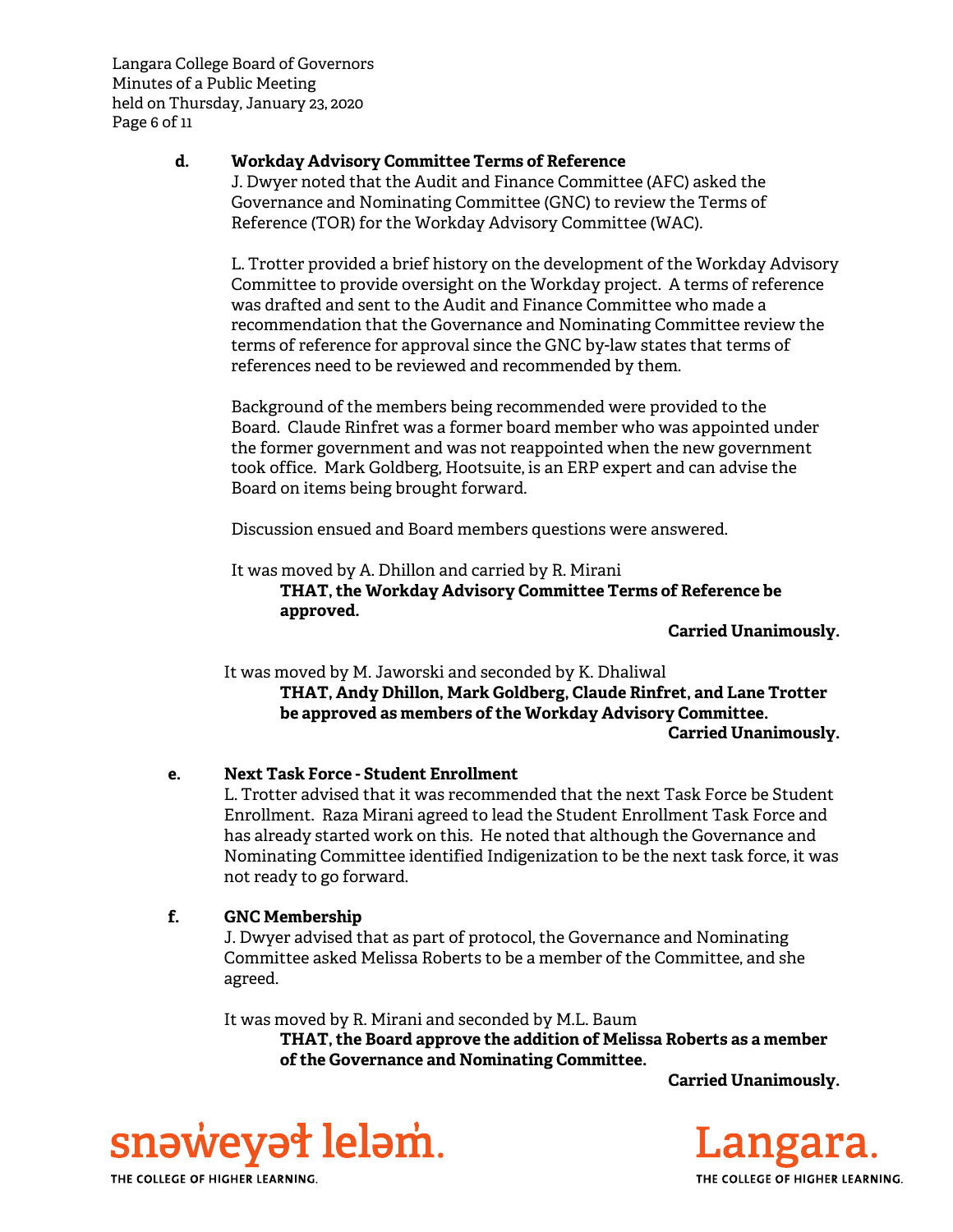Langara College Board of Governors Minutes of a Public Meeting held on Thursday, January 23, 2020 Page 7 of 11

### **8.3 Interculturalization/Internationalization Task Force**

### **a. Terms of Reference**

The Terms of Reference for the Interculturalization/Internationalization Task Force was attached to the agenda for information.

### **b. Minutes of Meeting held January 9, 2020**

The minutes of the Interculturalization/Internationalization Task Force meeting held January 9, 2020, were attached to the agenda for information.

### **c. Presentation from Darryl Smith re: Interculturalization**

M. L. Baum introduced Daryl Smith, Director, Internationalization who made a presentation on Interculturalization as it relates to the College.

Operations began May 1, 2018, on the College's Internationalization Strategy and it took one-and-a-half years of collaboration to complete. The Internationalization department will change its name to the "Centre for Intercultural Engagement" to better distinguish it from Internationalization.

Internationalization is an intentional process to integrate an intercultural dimension in the way we teach, learn, and provide services at the College, in order to enhance the educational environment for all students and employees, while making a meaningful contribution to our community.

D. Smith highlighted the four key pillars of success to create a sense of belonging at the college through:

- Student Success and Development
- Support for Employees
- An Intercultural Dimension
- Global Citizenship

He highlighted four current activities:

- Support for Academic and Student Achievement (SASA)
	- o Cosponsored initiative between Academic Innovation and Office for Student Engagement
- Learning Support Centre Investigation
	- o Environmental Scan
	- o Surveying Students and Employees
	- o Recommendation by March 31, 2020
- Intercultural Engagement Certificate Pilot Program
	- $\circ$  4 phases leading to ~100 hours of professional development in interculturalization
	- o UBC Extended Learning effective intercultural communications
	- o Reconciliation Carving Series
	- $\circ$  Participants will change their practice based on what they have learned.

snəweyət leləm. THE COLLEGE OF HIGHER LEARNING.

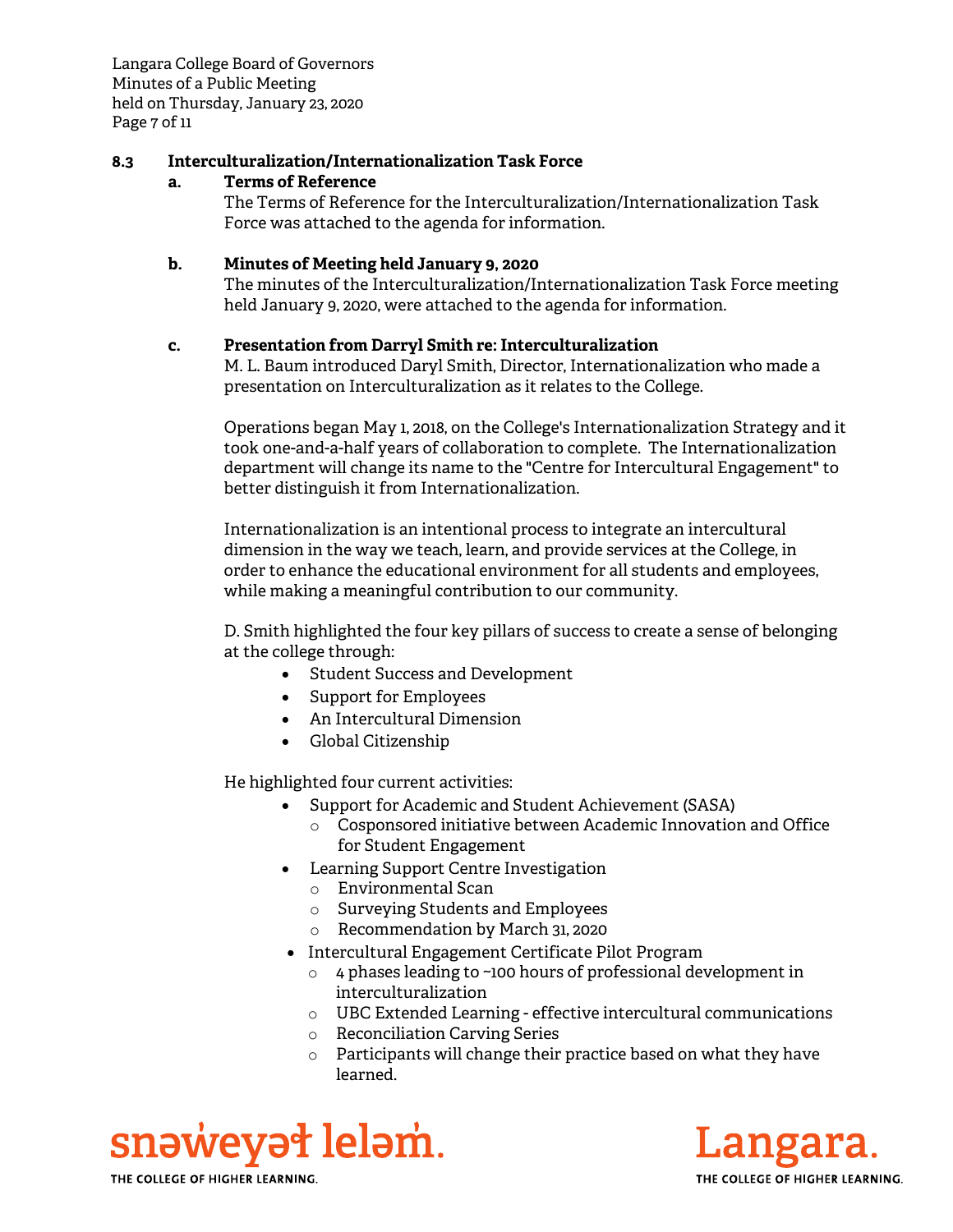Langara College Board of Governors Minutes of a Public Meeting held on Thursday, January 23, 2020 Page 8 of 11

- o Looking at curriculum for employees to talk about intercultural aspects
- o Participants will receive a certificate upon completion
- Disrupt the Narrative Intercultural Days, February 25-26, 2020 o Speaker
	- o Panel of 1st generation students (who have not had parents who have gone through this experience)

Virtual Exchange - Collaborative Online Intercultural Learning (COIL)

- 9 projects are underway
- includes several connections to Ireland
- We are looking for collaborators in Chandigarh, India next month

Daryl then indicated what does interculturalization look like on the ground – "who is in my classroom?" Who are the people? What are the needs? How do I teach my class differently to respond to the needs of the students? It is so much more than just ethnicity differences.

Interculturalization needs to be part of our Mission. We need to define who we are and make it part of our Mission. Would like to see new employees taking this course and learn who Langara College is.

M. L. Baum thanked D. Smith for his presentation which was acknowledged by the Board with a round of applause.

#### **d. Final Report/Recommendation**

M.L. Baum thanked the team for their participation on this task force noting that a lot of work and consideration went into the final recommendation being brought to the Board, thus completing the work of the Task Force. She provided background information on the work of the Task Force over the last six months and provided details on how the Task Force came to its final recommendation.

Through its meetings and discussions over the past six months, the Task Force identified three key findings:

1. Interculturalization: The Task Force supports the work that the College has initiated with interculturalization around building intercultural competence. This work includes supporting students, faculty and other professional staff to develop intercultural competencies, reflecting both our domestic and international makeup. The internationalization strategy also includes work to support the success of students, to build intercultural dimensions on campus, and to enhance learning and teaching in support of the development of global citizens.



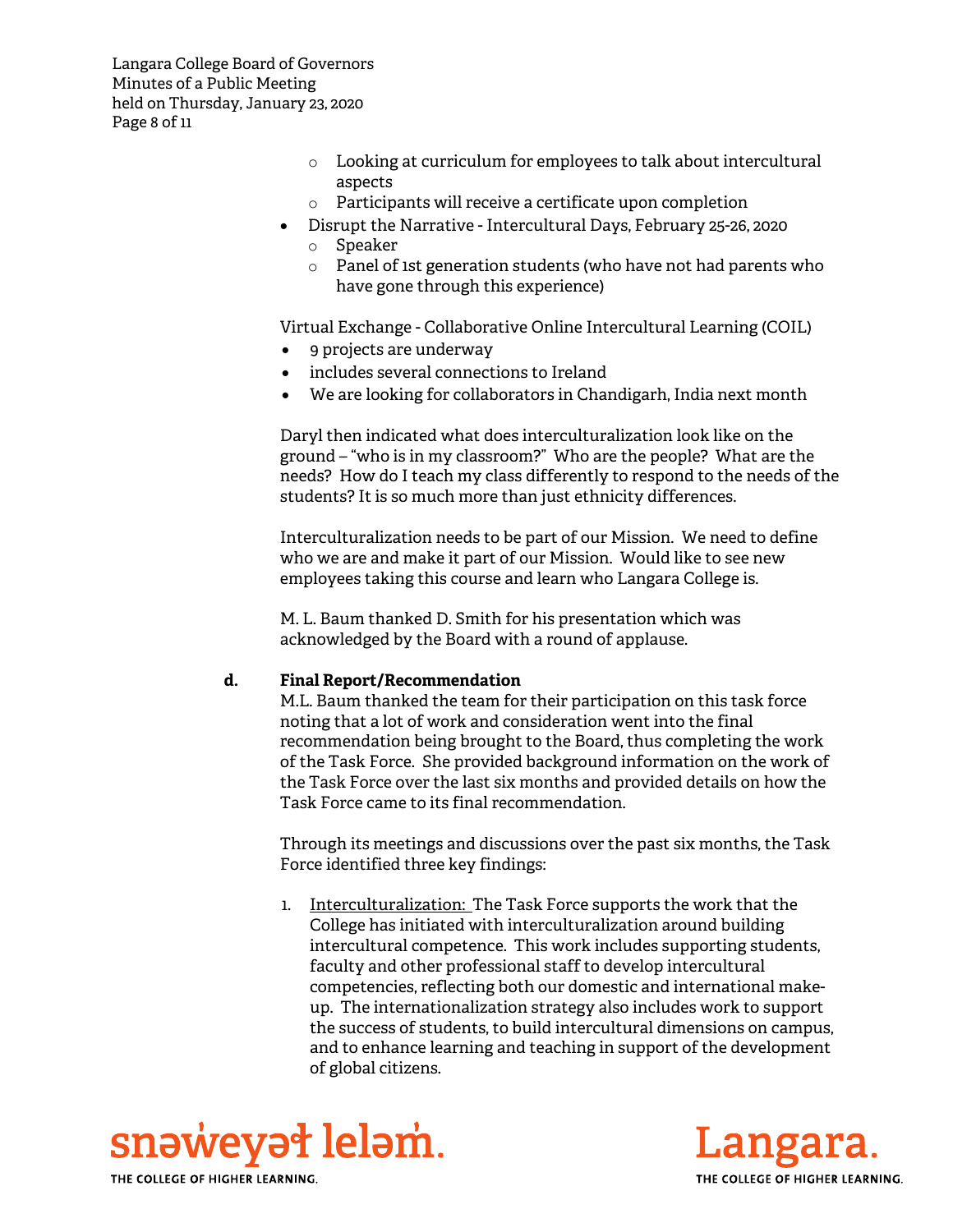Langara College Board of Governors Minutes of a Public Meeting held on Thursday, January 23, 2020 Page 9 of 11

> 2. Internationalization vs. International Education: A key finding of the Task Force was the important distinction between internationalization and international education and that these are each components of interculturalization. In order to avoid confusion between internationalization and international education, the Task Force agreed that interculturalization should be the preferred term.

The Committee supports the work that the College has already done on both internationalization and international education but believe that interculturalization is a better nomenclature that incorporates these elements where:

- Internationalization is defined as the intentional process of integrating an intercultural dimension into the way we teach, learn, and provide services at the College, in order to enhance the educational environment for *all* students and employees while making a meaningful contribution to our community (derived from the research of Hans deWit and Jane Knight). This is reflected in the College's *Internationalization Plan*, and
- International education is the process to recruit, admit, and support international students. The international students then contribute to the cultural diversity of the college community supporting internationalization.
- 3. Building a positive community: A third finding relates to the importance to student success of creating an environment on and off campus in which all students feel welcome and respected. The Task Force also encourages the College to consider ways to strengthen connections to local cultural communities and other relevant organizations to build awareness and support.

As result of these findings, the following recommendation is being brought to the board which is the basis of the work that was completed by the Task Force.

I. Mass thanked M.L. Baum for her excellent leadership on the Task Force which was developed out of a need for development of the strategic plan.

It was moved by M. L. Baum and seconded by M. Roberts **THAT, the Langara College Board of Governors expresses its support for Langara's Interculturalization Strategy and would like to see these actions and plans reflected in the College's 2025 Strategic Plan, currently in development. Further, the Board of Governors will receive annual updates on these three findings once the Strategic Plan has been approved.**

**Carried Unanimously.**



Langara. THE COLLEGE OF HIGHER LEARNING.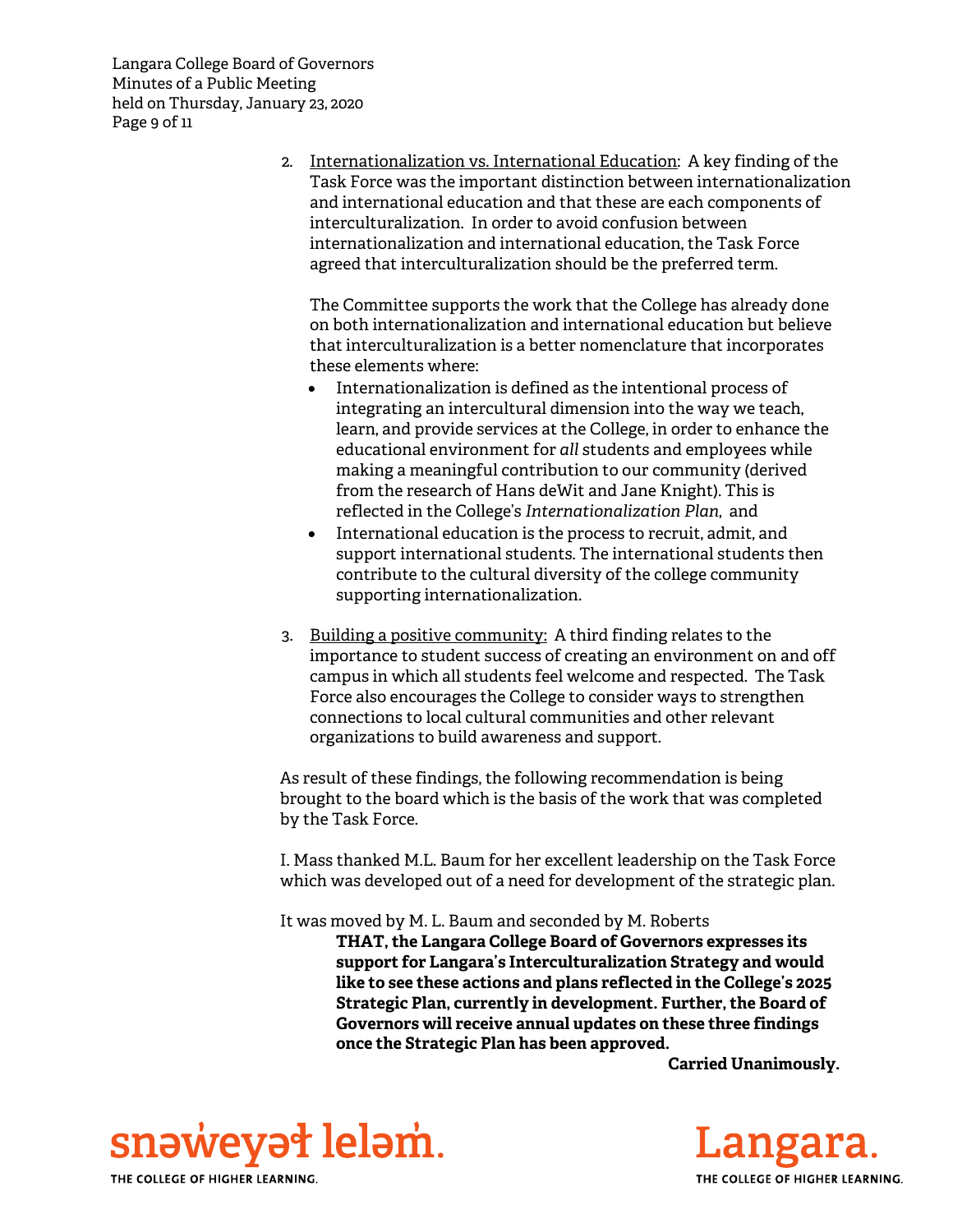Langara College Board of Governors Minutes of a Public Meeting held on Thursday, January 23, 2020 Page 10 of 11

# **9. EDUCATION COUNCIL REPORTS**

The Board Chair reminded Board Members of Section 23 of the BC College and Institute Act that requires Education Council to advise the board on the development of educational policy.

## **9.1 Report of Meeting held October 22, 2019**

D. Bernaerdt, Chair, Education Council highlighted the summary report of the Education Council meeting held on October 22, 2019. Of special note were the following:

- Health Care Assistant Certificate in Nursing responds to the increasing demand for health support services in BC and corresponds to the plan undertaken by the Ministry of Health and Health Match BC to grow and stabilize the health care assistant workforce. Admission requirements, curriculum, and program description is set by the Ministry so the College does not have the flexibility in the curriculum.
- The Academic Program Review Policy was revised to better capture the scope of program review and stipulates which programs and departments are subject to review as well as the length of components of the program review and the role of a new Program Review Committee. This policy was passed by Education Council. The Deans will be leading the reviews and will bring in external experts if required.
- Proposed amendments to Education Council By-Laws were made to clarify procedures, including elections procedures. Eleven of the thirteen proposed amendments were approved, including the proposal to eliminate the gender requirement for student representatives on Education Council.
- Academic Governance Council was held on October 7, 2019, hosted by Okanagan College.
- Annual "EdCo 101" education event for Education Council members was held October 29, 2019.

# **9.2 Report of Meeting held November 19, 2019**

D. Bernaerdt, Chair, Education Council highlighted the summary report of the Education Council meeting held on November 19, 2019. Of special note were the following:

- Proposed changes to Bioinformatics program were not approved. In response to a Board Member's question, the Degree has been approved but this relates to proposed changes to the program and not the Degree.
- New Course in History, Latin and Political Science: *Tropical Health and Global Wealth: Disease in World History* was created after successful delivery as a Special Topics course in the Fall 2018. It was created as a response to student demand for more offerings on world history.
- The Graduation Adjudication Committee is a task force created by Education Council to improve curriculum submission to EdCo for approval until such time that a curriculum software can be implemented.

It was moved by M. Jaworski and seconded by M.L. Baum **THAT, the Education Council Summary Reports for October 22nd and November 19, 2019 be received.**

 **Carried Unanimously.** 



Langara. THE COLLEGE OF HIGHER LEARNING.